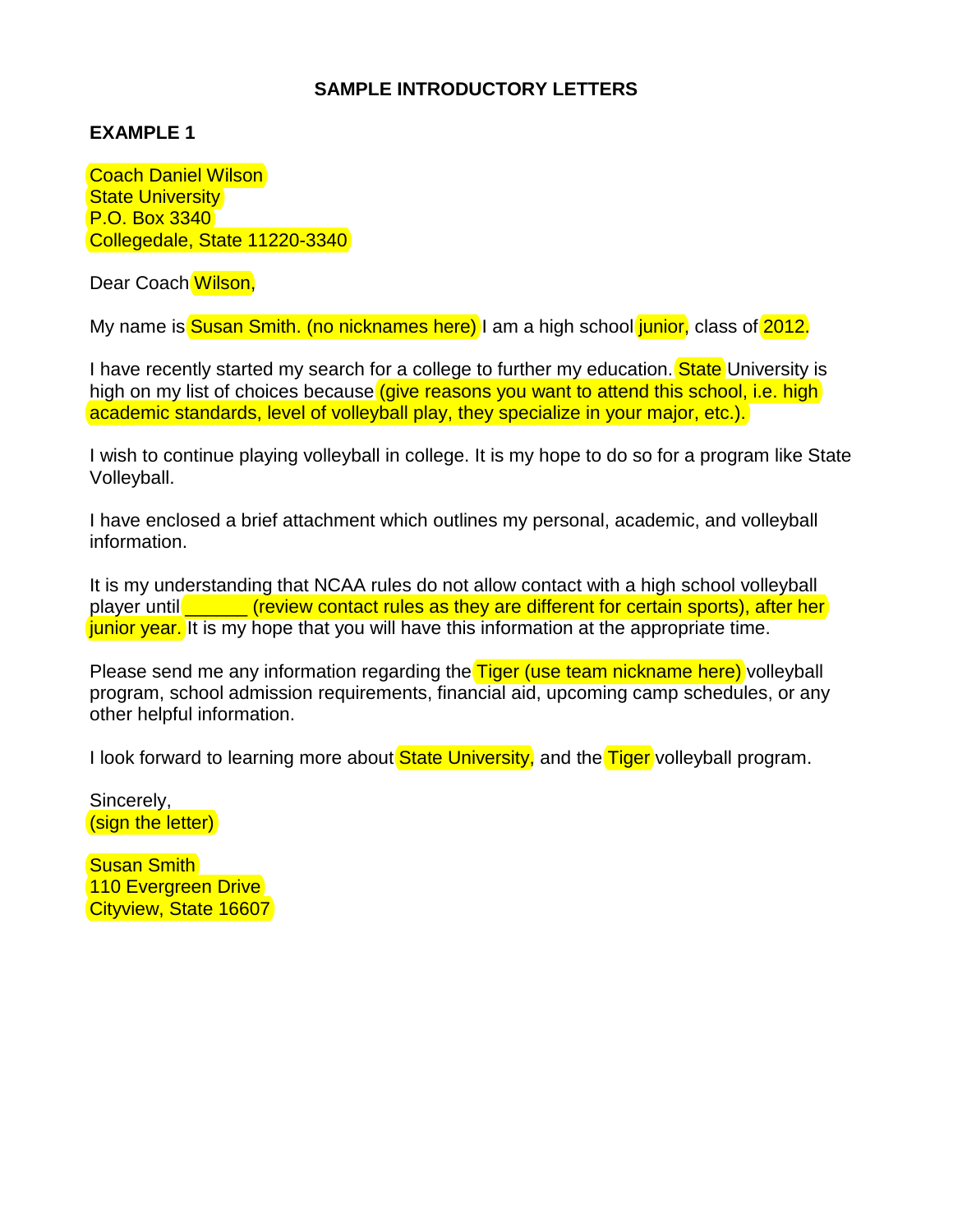# **EXAMPLE 2**

7/3/2011

Mr. Ken Lancaster. **Head Volleyball Coach, Central State University;** California, 76101.

Dear Coach Lancaster,

My name is Jane Smith and I am asking you to consider me for a roster spot on the Redbirds Volleyball team at Large State University. I am currently a junior at California Community High School and will be attending college in the fall semester of 2012.

I have just completed my junior year and I was the starting Outside Hitter on Varsity for the past 2 seasons. My team, the California Stars, has been the Prairie Conference Champions for the last 2 seasons; we played some of the top ranked teams in the state and played in the California State Regional Semi-Final Game.

I am a very hard worker and willing to do the things it takes to win. I have always been a team leader and I know that I can compete at college level. I am registered with the NCAA Clearinghouse.

I have attached an information sheet, statistic sheet, and a letter of recommendation from my varsity coach.

If you have any question please contact me or one of my coaches. My coach's names and phone numbers are on my information sheet.

Thank you for considering me for your team.

Jane Smith. 433 Main Street, Anytown, CA. 76102 Phone555-555-5555.